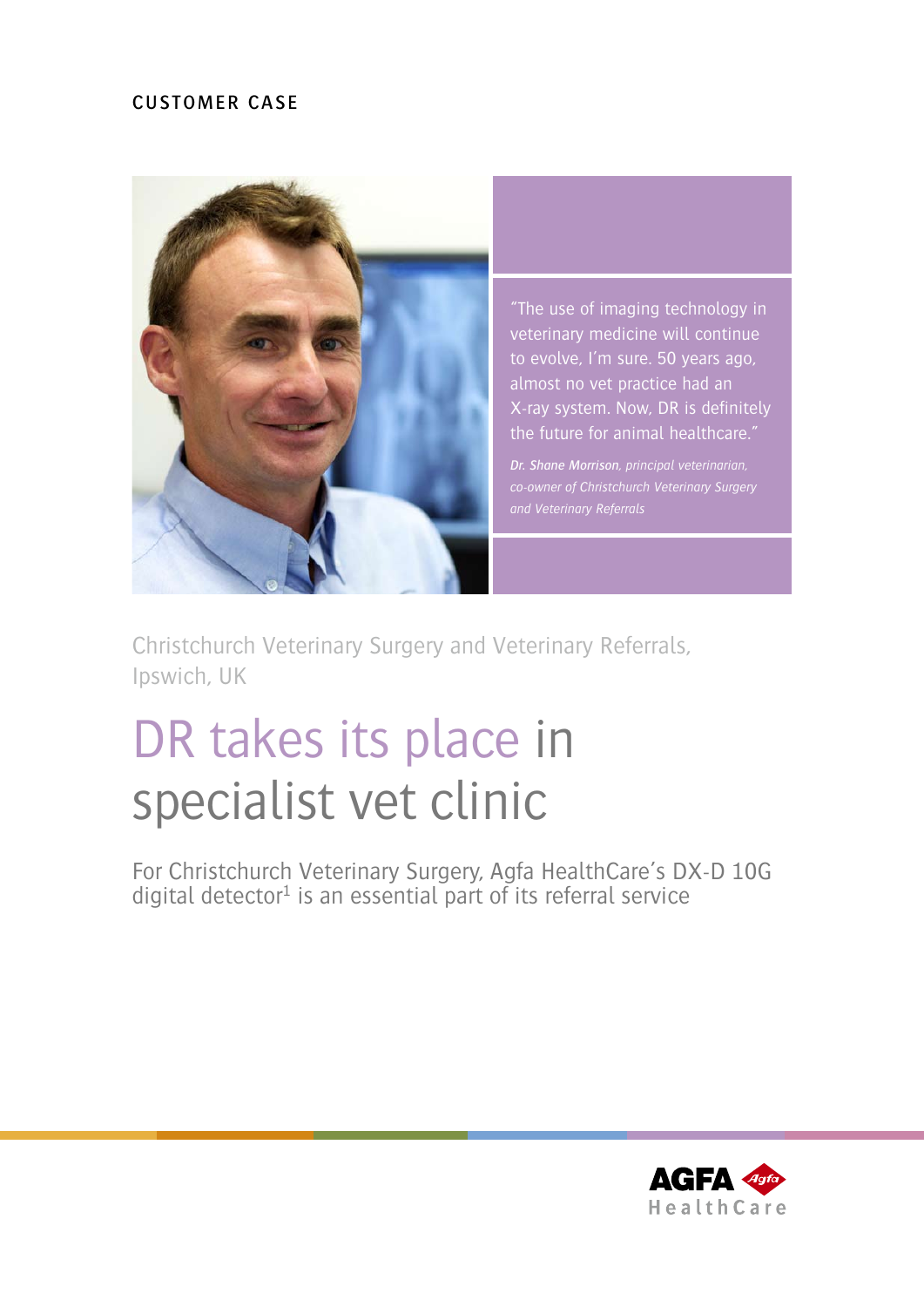#### CUSTOMER CASE 2



If you were building your ideal new specialist veterinary clinic from the ground up, what would you put in it? For the Christchurch Veterinary Surgery's surgical referral practice, which recently did just that, the answer was the latest imaging technology, including Agfa HealthCare's direct radiography (DR) DX-D 10G detector with NX Workstation. "We had a room built especially for the X-ray table with the digital detector," says veterinarian Shane Morrison who, together with his wife Charlotte (a veterinary nurse and manager of the practice) owns the Christchurch Veterinary Surgery. The practice is made up of two distinct but linked services: a first opinion clinic and a specialized referral practice.

### Referral practice offers specialist animal surgery

Referral surgery, where a 'family' vet sends a patient to a specialist for a specific treatment, is an important part of animal healthcare in the very large and established UK veterinary sector. "When we first purchased an existing veterinary clinic in Ipswich in 2001, we knew we wanted to build up our referral practice," explains Dr. Shane Morrison, who holds a specialist qualification in small animal surgery from the Royal College of Veterinary Surgeons (RCVS). Together with colleague John Prior, who has a specialist qualification in orthopaedics (also from the RCVS), they have expanded the referral service. "We do a lot of orthopaedic, soft tissue and spinal surgery, all for small animals: dogs, cats and the occasional rabbit, for example. About 60 first

opinion clinics use us for all their referrals," comments Dr. Morrison. In addition to the two referral vets, the practice has two first opinion veterinarians, ten qualified veterinary nurses and four full-time receptionists.

#### A room of their own: digital image storage frees up needed space

Christchurch Veterinary Surgery has always striven to be a pioneer in using advanced technology. "Four years ago, we switched from our conventional system to digital, with Agfa HealthCare's CR 30-X computed radiography (CR) solution", says Dr. Morrison. "We were one of the first vet practices in the UK to do this. The CR 30-X was brilliant – the benefits of going digital were really clear to us. In particular, we appreciated the digital storage of our X-rays."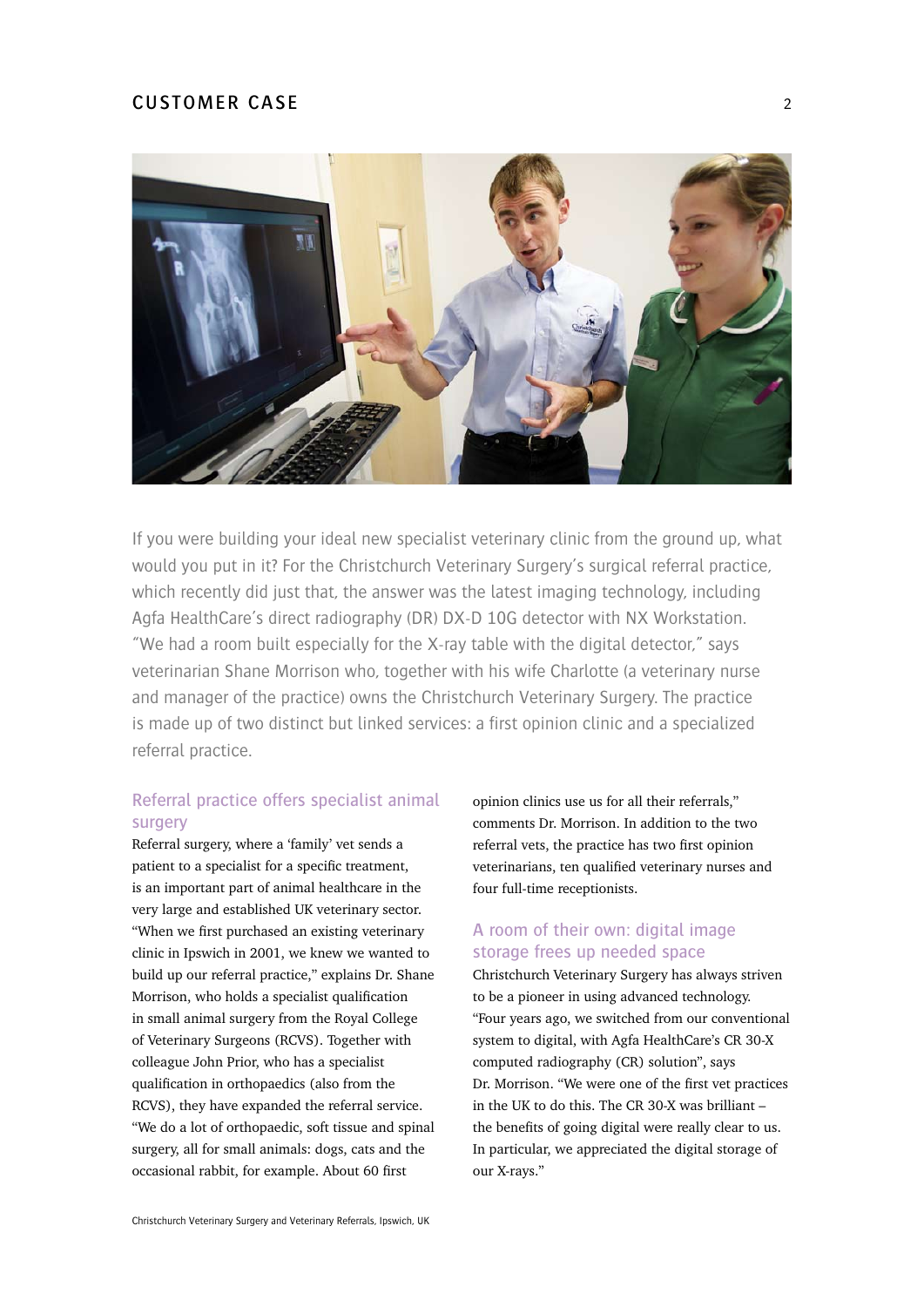"The DX-D 10G detector is amazingly fast. I love that I can just click a button, walk back into the room and the image is already there."

*Dr. Shane Morrison, principal veterinarian, co-owner of Christchurch Veterinary Surgery and Veterinary Referrals*



"We would make some 100-150 images each week. We would keep every X-ray film in the clinic for six months, then move them to an external storage facility. But even so, we had boxes and boxes of images, taking up so much room. Now, it's all kept on the computer, and we can call up an image, send it by email to referring vets, even give copies of images to our patients' owners. Plus, we were pleased to get rid of the dark room – which we turned into a dedicated laboratory – and the chemical waste. Finally, the faster imaging procedure is better for the animal: since we have to anesthetize any animal in order to perform X-rays, the less time it takes, the less anesthesia we have to use."

## Agfa HealthCare's contribution

DX-D 10 digital detector:

- Offers fast image availability after image capture.
- Comes with Agfa HealthCare's 'gold standard' MUSICA² image processing software for consistent image quality and high contrast detail.
- Offers the smallest pixel size available, supporting a more confident diagnosis.
- Is easy to operate, with an NX workstation for smooth workflow.
- Can be used for mobile applications, or integrated in any standard bucky tray.

#### Designing DR into the plans

Up until summer 2011, the first opinion and referral services of Christchurch Veterinary Surgery shared the original premises in Ipswich, and both used the CR 30-X for all their X-rays. "But with our referral service growing so quickly, there just wasn't enough room under one roof anymore," explains Dr. Morrison. So they decided to move the referral practice to another location close by. A new build, it offered the Morrisons the opportunity to design the clinic to meet their exact needs.

As the CR 30-X would stay in the first opinion clinic, they had to choose what imaging solutions to install in the new building. "Originally, we went with a CR system because we could use it with the tiltable table, which was necessary for spinal surgery patients," explains Dr. Morrison. "But in the new referral practice site we installed an MRI for the myelograms, and a tiltable table wasn't necessary anymore. That meant we could opt for the faster DR, which doesn't require plates and cassettes. While it was more expensive, that wasn't a focus point for us: we wanted the most convenient system."